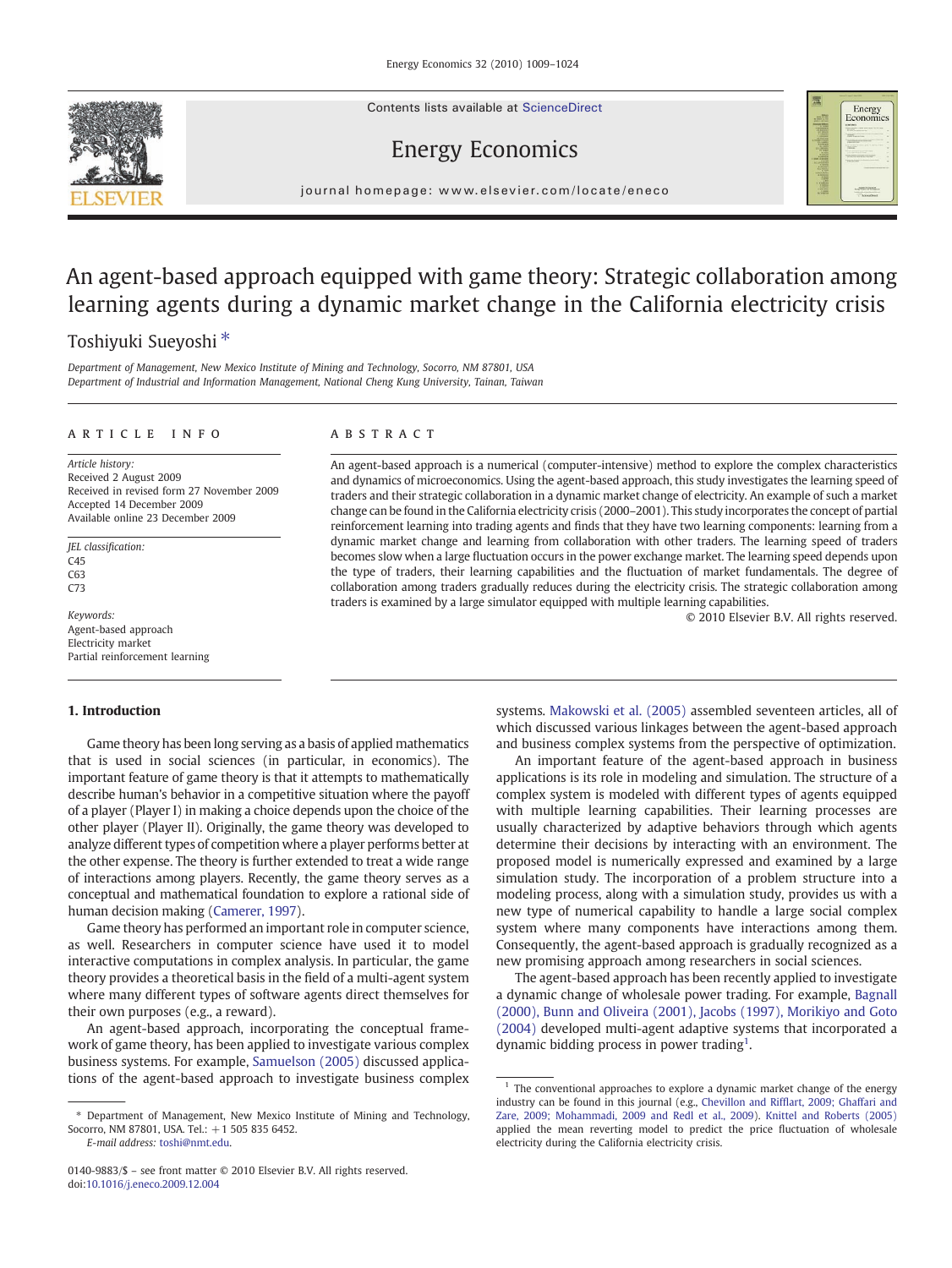In addition to such previous studies, [Sueyoshi and Tadiparthi](#page--1-0) [\(2005, 2007, 2008a,b,c\) and Sueyoshi \(2010\)](#page--1-0) proposed a use of the agent-based approach that incorporated reinforcement learning and its related learning algorithm into various agents for power trading. These studies applied the agent-based approach to investigate a dynamic change of bidding strategies in US wholesale power exchange markets. The first study ([Sueyoshi and Tadiparthi, 2005](#page--1-0)) discussed how to incorporate self-learning capabilities into the agentbased approach. The second research [\(Sueyoshi and Tadiparthi, 2007](#page--1-0)) extended the first study by incorporating two groups of adaptive behaviors into agents. One of the two groups incorporated multiple learning capabilities into agents. The other group incorporated limited learning capability into agents. To extend the applicability of the proposed approach further, the third study [\(Sueyoshi and Tadiparthi,](#page--1-0) [2008a](#page--1-0)) considered various influences of a transmission line limit on the wholesale price of electricity. As a result of incorporating the line limit between power exchange market zones, the third study could enhance the practicality and applicability of the proposed approach. The fourth study ([Sueyoshi and Tadiparthi, 2008b](#page--1-0)) also developed an agent-based simulator, referred to "Multi-Agent Intelligent Simulator (MAIS)," based upon the adaptive behaviors and algorithms explored in the previous studies. As an important application of MAIS, the fifth research [\(Sueyoshi and Tadiparthi, 2008c\)](#page--1-0) applied the MAIS to investigate reasons regarding why the California electricity crisis occurred in wholesale power trading. Finally, [Sueyoshi \(2010\)](#page--1-0) compared the computational results of MAIS with those of wellknown economic studies on the California electricity crisis (i.e., [Borenstein et al., 2002 and Joskow and Kahn, 2002](#page--1-0)).

Differences between this study and the previous studies: All the previous studies opened up a new numerical method to investigate the dynamic change of various business complex systems such as bidding strategies in power exchange markets. That was an important contribution, indeed. However, no previous study investigated how trading agents collaborated with each other in a power exchange market and how the cooperation influenced their learning speeds. The previous studies implicitly assumed that each agent did not have any communication capability to interact with other agents. Each agent attempted to maximize only his reward obtained from a power exchange market without any interaction with other agents. However, such an assumption is often unrealistic in investigating the dynamic change of a power exchange market because real traders always communicate each other in their bidding process. Therefore, the purpose of this study is to investigate the strategic collaboration among agents and its influence on their learning speed in the dynamic change of a power exchange market. This type of research was not sufficiently explored in all the previous studies that applied the agent-based approach to examine the dynamic change of power trading.

To attain the research objective, this study restructures the agentbased approach by "partial reinforcement learning" [\(Bereby-Meyer](#page--1-0) [and Roth, 2006](#page--1-0): BM&R, hereafter). The reinforcement learning, incorporated in the previous studies, assumed that the learning of an adaptive agent always occurred in all trading experiences. Meanwhile, the partial reinforcement learning extends the concept by incorporating both a learning speed of agents and a limited number of their learning chances to obtain rewards. For example, the learning behavior of a trading agent becomes slow under an occurrence of a market fluctuation. Hence, the learning speed of an agent is important in investigating his adaptive behavior. Furthermore, the sustainability of collaboration among agents becomes important in investigating the bidding strategy of adaptive agents. Moreover, an agent cannot always win in a power exchange market. In some trades, he may win and obtain a reward. But, he often loses in the other trades. That is the reality of power trading. Thus, the adaptive behavior of an agent in power trading is characterized by the partial reinforcement learning, not reinforcement learning used in the previous studies. As a result of such an extension to the partial reinforcement learning, the agentbased approach proposed in this study may express more closely the reality of power trading than the previous studies.

The remaining structure of this article is organized as follows: The next section reviews underlying economic concepts and hypotheses examined in this study. [Section 3](#page--1-0) describes the California wholesale power exchange market. This study is interested in examining the collaborative behavior of power traders during the California electricity crisis because the market has drastically fluctuated during the crisis period. The electricity crisis is a good example of such a dynamic market change. [Section 4](#page--1-0) discusses the adaptive behavior of trading agents and their algorithms incorporated in the proposed simulator, or MAIS. [Section 5](#page--1-0) applies the proposed simulator to a data set related to the California power exchange market before and during the crisis period. This study examines the economic assertions related to the learning speed of agents and cooperation among them. [Section 6](#page--1-0) summarizes this research along with future extensions.

#### 2. Economic assertions

In the field of game theory, Professor Roth and his associates made a contribution by incorporating the cognitive aspect of players (corresponding to software agents in this study) in its experimental framework. Before their efforts, all players did not have any behavioral and cognitive aspects such as a utility function and a speculation capability. Professor Roth and his associates incorporated the behavioral and cognitive aspects of players into the game theory so that they developed a new research field in game theory where the behavior of players was examined by various types of game-based experiments. Thus, they made an experimental linkage between mathematical aspects of traditional game theory and cognitive aspects of behavioral science within the boundary of game theory. That is a contribution in game theory, so being a contribution in economics.

The behavioral and cognitive aspects in game theory can be essentially restated by "reinforcement learning". The concept, originated from animal and human learning psychology, has recently gained attention in economics, computer science and other social sciences. The concept indicates that "choices that have led to good outcomes in the past are more likely to be repeated in the future" ([Erev and Roth, 1998,](#page--1-0) p.859). This observation is widely known as "Law of Effect" and is a basic principle of human's adaptive behavior. Robustness on learning is also found in a learning curve that tends to be steep initially and then be flat. The observation is known as "Power Law of Practice". See [Erev and Roth](#page--1-0) [\(1998, p.859\).](#page--1-0) Both laws have been long served as a theoretical basis for developing various types of adaptive behaviors.

In addition to the two laws on reinforcement learning, [Roth and](#page--1-0) [Erev \(1995\)](#page--1-0) have provided an important implication regarding adaptive behaviors: "high rationality does not appear to have an advantage over lower rationality in predicting an equilibrium point from mixed strategies within a framework of game theory" [\(Erev and](#page--1-0) [Roth, 1998](#page--1-0), p.857). The implication is important and is referred to as "Erev–Roth's first assertion" in this study. Moreover, in the conclusion of their study ([Erev and Roth \(1998, p.875\)](#page--1-0), they have left a research agenda: "whether a theory of very high rationality behavior may provide a basis for a predictive theory of observed behaviors." The issue is also important and is referred to as "Erev–Roth's second assertion".

To computerize the two laws on reinforcement learning and the two assertions on adaptive behaviors, the research of [Sueyoshi and](#page--1-0) [Tadiparthi \(2007\)](#page--1-0) has developed the following two groups of adaptive software agents in order to investigate the dynamics of wholesale electricity trading.

(a) Type I: The first group consists of agents equipped with multiple learning capabilities. Their learning capabilities include a riskaverse utility function and a speculation capability to predict the